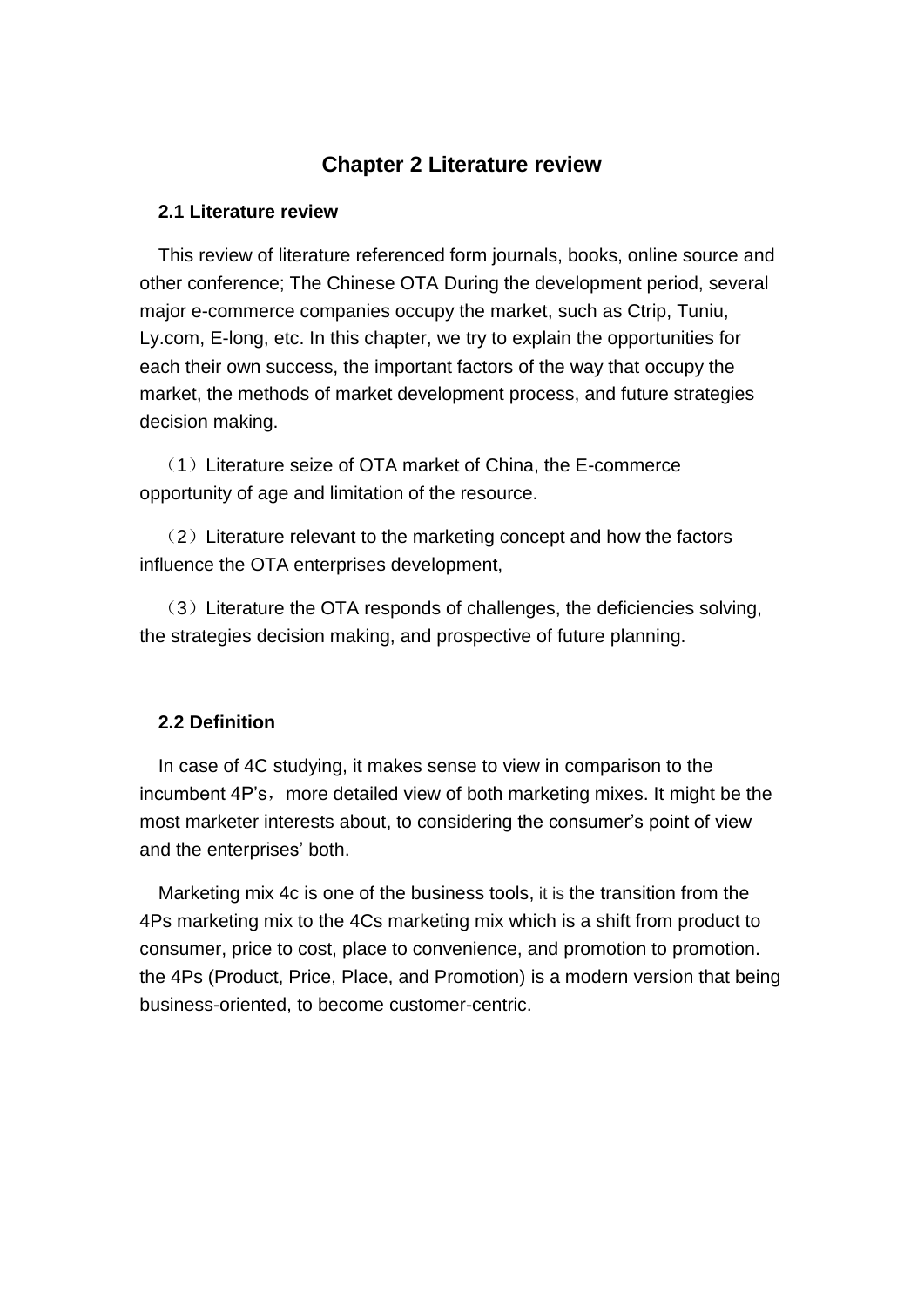

# **The marketing 4P Theory**

The 4P theory is the basis of marketing strategy. Academically, 4P is the general term for the production-centric marketing four-element combination represented by production, price, place, and promotion. Come through the 1980s to 1990s, corporate marketing made more use of the "4P" strategy. the 7P's of service marketing is evolution model of 4Ps, and the 4 Cs theories developed in the 1990s.

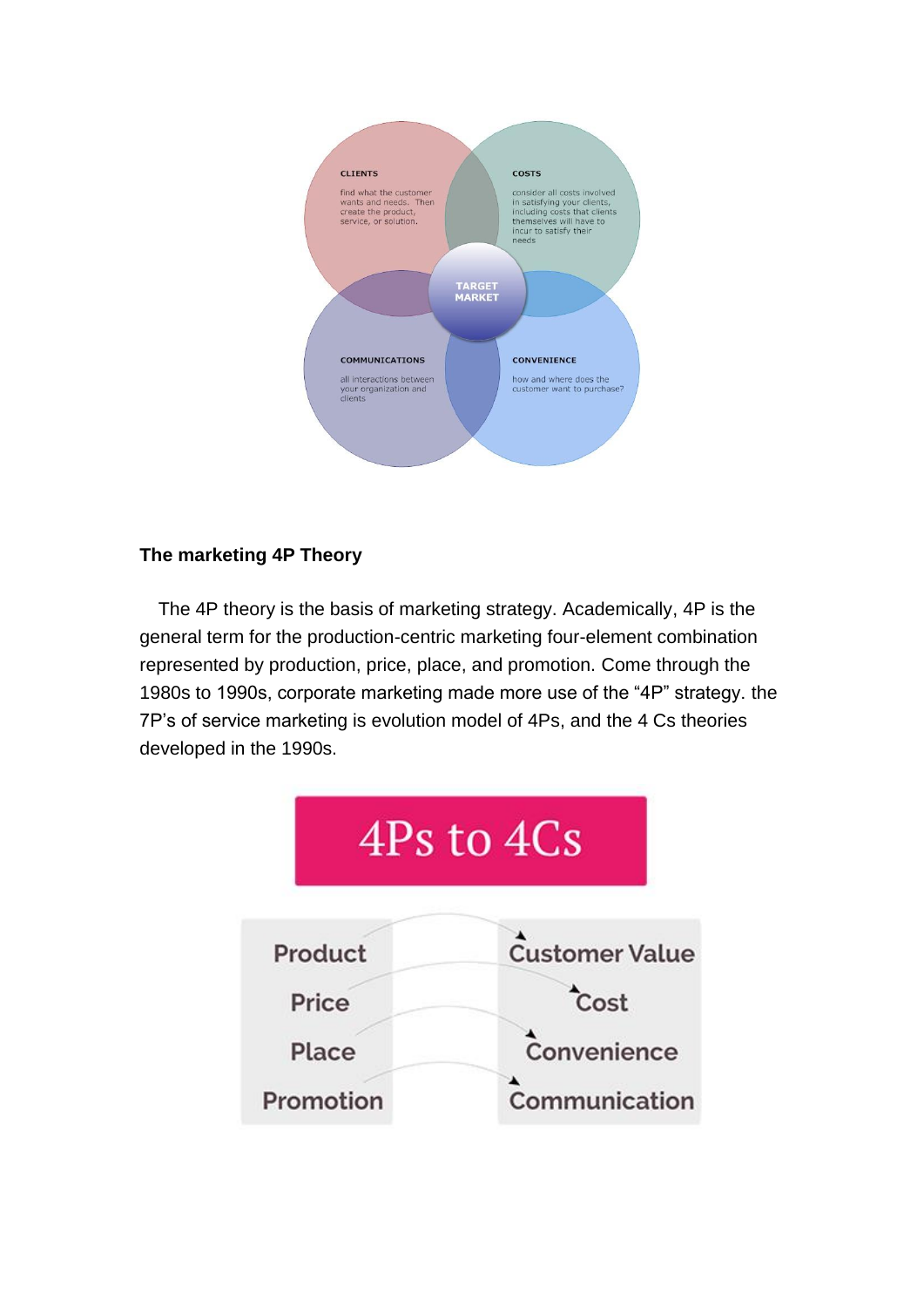#### **1 product**

The product usually focuses on the development of the function, requiring the product to have a unique selling point and specific character, and product's functional should always be the priority to take consideration.

### **2 price**

The price use to explain the different market positioning, formulate different price strategies. The pricing of products is based on the brand strategy of the company, and most companies focuses on the gold content and reputation of the brand.

### **3 place**

The "Place" about the Companies focus on the development of distributors and the establishment of sales networks. The connection between companies and consumers is through distributors. Now days, the sales networks more and more move onto internet, sales and customers without the distance as the old time, that's the influence of e-commerce about marketing, There are many distribution strategies, including Intensive distribution, Exclusive distribution, Selective distribution, and Franchising.

### **4 promotion**

Promotion is that Companies pay attention to changes in sales behavior to stimulate consumers, and promote short-term behavior (such as profit sharing, buy-one-get-one-get-one, marketing site atmosphere, etc.) to promote consumer growth, attract consumers of other brands, and lead to advance consumption to promote sales growth. Promotion of 4P also replaces great emphasis on interactive communication and consumer-centric communication. It is necessary to remind that 4P is the way of marketing technic.

There are some various elements about online Promotion comprised, we usually classify Online promotion as four categories, online advertising, sales promotion, website promotion and relationship marketing. The Online advertising and website promotion use to be the better adoption of most companies.

## **2.3 The marketing mix 7P Theory**

The 7Ps model is a marketing model which modifies form the 4Ps model. The 7Ps is currently used in the service industries.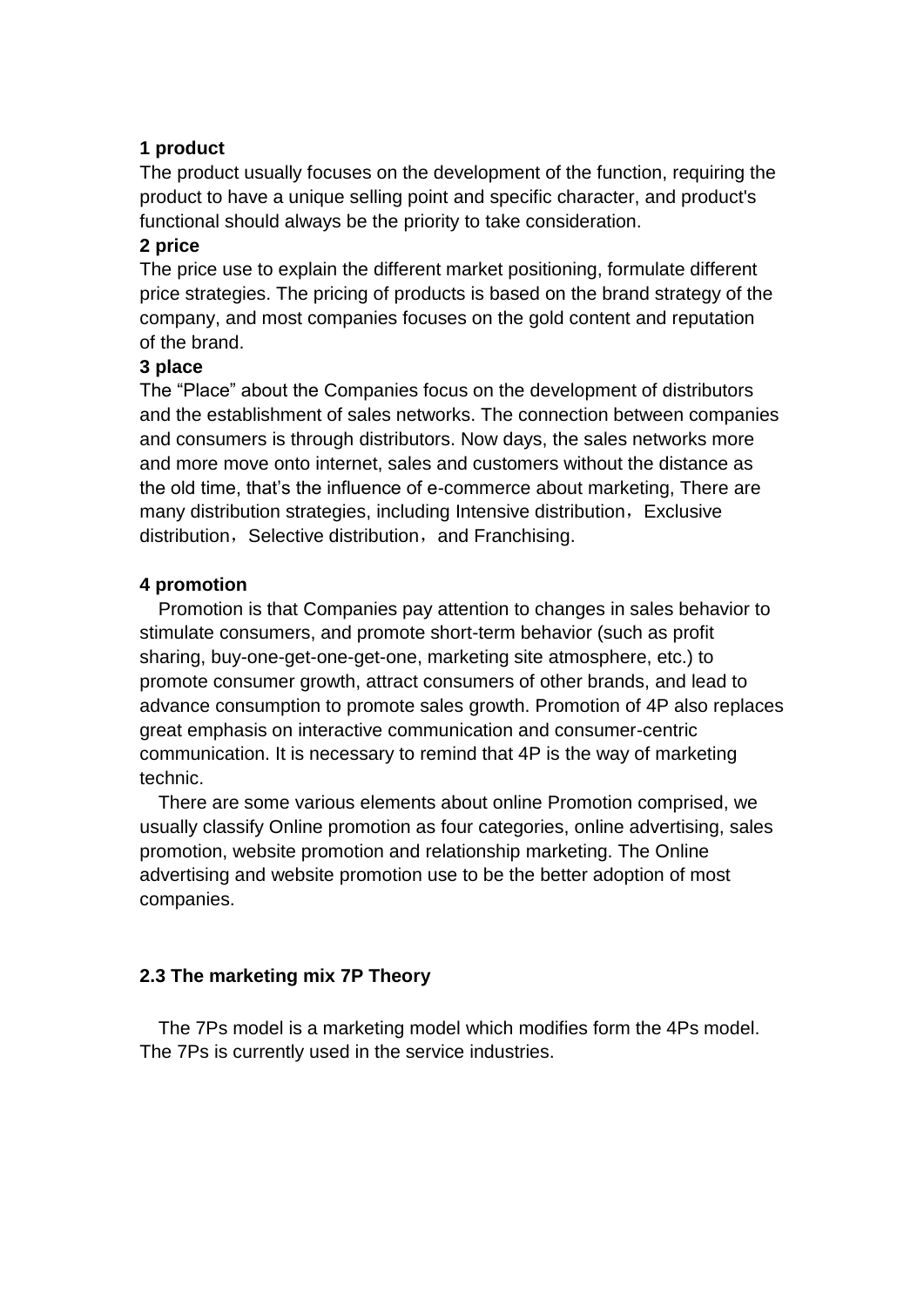

**People** – In the marketing mix, it refers to human elements, play role of delivering and receiving services. In other words, it is talk about service and customers. In the modern marketing practice, the company's service is extremely critical, and they can completely influence the customer's perception and preference of service quality. Especially in the service industry, the quality of service is random, the quality of service performance cannot match the same requirements. Service also include customers who have not purchased and the customers who purchased services. Marketing managers must not only handle the interactive relationship between the company and the purchased customers, sometimes it takes into account the behavior and attitude of the unacquired customers.

**Processes** – It can be explained as the display of goods and services, it is even closer to the customers if they are promoted. The importance of tangible display is customers who can get clues from them to recognize the quality of service provide. Therefore, the best service is to turn unreachable things into tangible services, and this theory works very well in OTA market.

**Physical Evidence** – It is he process refers to the process before customers get services. Go further and say, if the customer must wait in line before getting service, then the cost of this service delivered to the customer that is an important consideration.

#### **2.3 Overview of Chinese OTA industry**

In 2016, the OTA market was relatively stable, with a market transaction volume of 593.46 billion yuan, the growth rate of 34.0%, the online penetration rate of 12.1%. For OTA market, the outbound travel accounted for 53.3% of the transaction volume, and the market share increased year by year;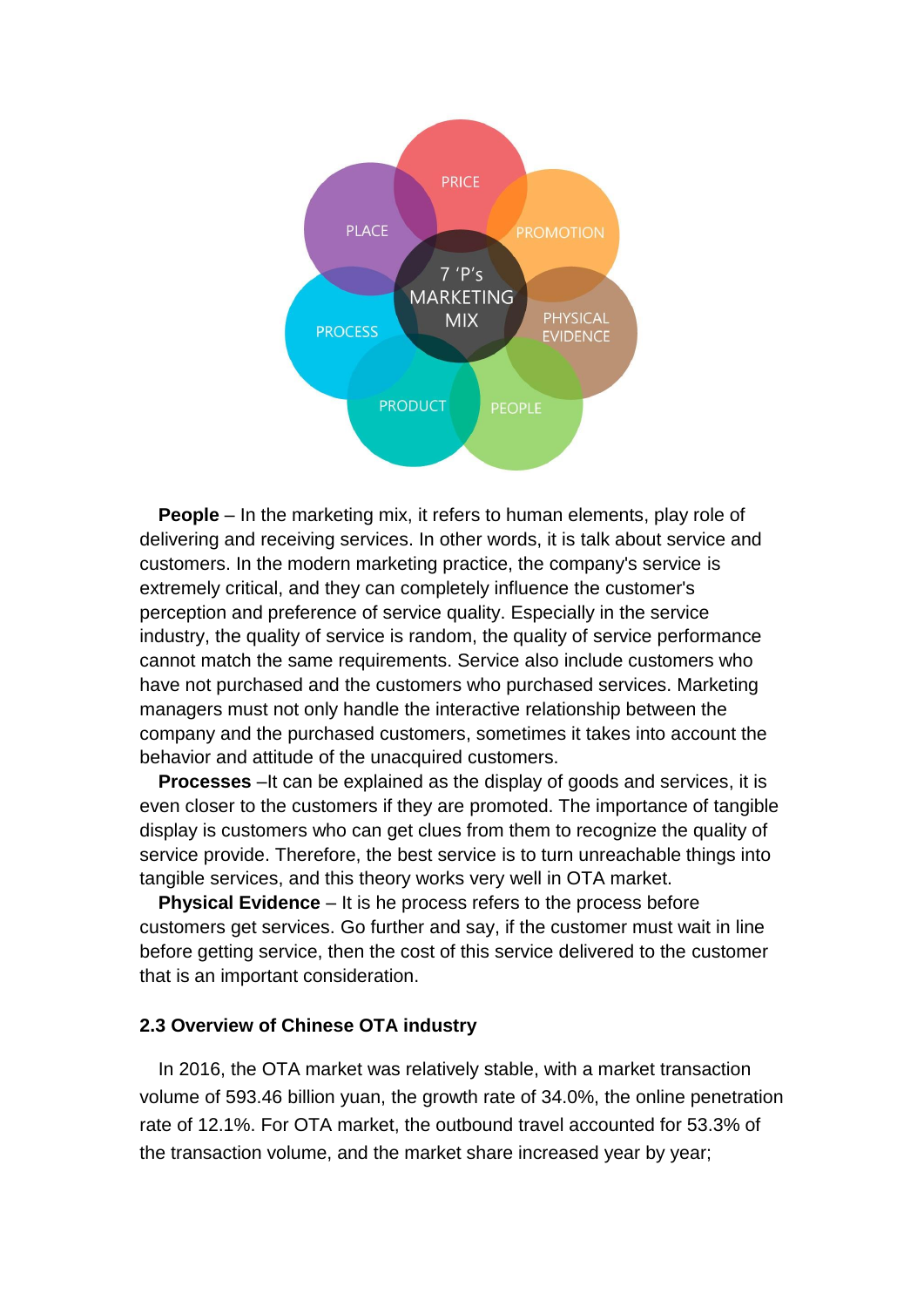Also In 2016, All the OTA enterprises expansion for market territory with strategies mostly, such as Ctrip integrate upstream tourism resources and seeking for overseas acquisition. Tuniu Expand their competitive advantages, cooperate with airway and considerate the chartered airplane business; LY increase access to customers through the layout of offline experience centers and stores.

On the other hand, Ctrip integrate upstream tourism resources, such as investment scenic spots, acquisition of destination service providers (Ctrip outbound car service), in order to enhance their competitiveness. Therefore, In OTA industry, related overseas business investment and frequent mergers and acquisitions incidents, Ctrip has invested in the Indian travel company that called MakeMyTrip to through convertible bonds;

The scale of online ticket transactions in China reached 349.2 billion yuan in 2016, a growth rate of 34.9% and a penetration rate of 74.4%. The market growth rate slowed down. although, under the influence of direct sales decreased, agency cost reduced, ticket prices have shown a downward trend; the online ticket market penetration rate has reached 74.4%, and the online traffic bonus has gradually disappeared; therefore, the online ticket market growth rate will Slow down as the trend.

China's online flight market has the largest share of Ctrip which accounted for 58.5%, there is 24.9% increasing from 2015, and its main growth comes from the financial merged network of qunar.com. Since the launch of Ctrip's open platform, it has continued to occupy the top spot in the OTA ticket market with better product resources and competitive prices.

By Tuniu report 2016, the package tour revenue was US\$1.4297 billion, an increase of 34.9% compared to 2015. This increase was mainly due to the increase in tourism revenue from outbound destinations such as Japan, South Korea, the Middle East, Africa, North America, Euro and some overseas islands. The number of passengers form package tours was 2,773,234 in 2016,the increase of 69.8% from 1,632,955 in 2015. The income of independent travel was 36.5 million US dollars, the increase of 30.5% over 2015, (US\$ 55.5 million) was mainly due to growth of insurance service income, financial income, and commission income from individual travel products.

In 2016, Ly established more than 300 offline stores in China, recruited more than 20,000 sales, promoted highly binding membership service,